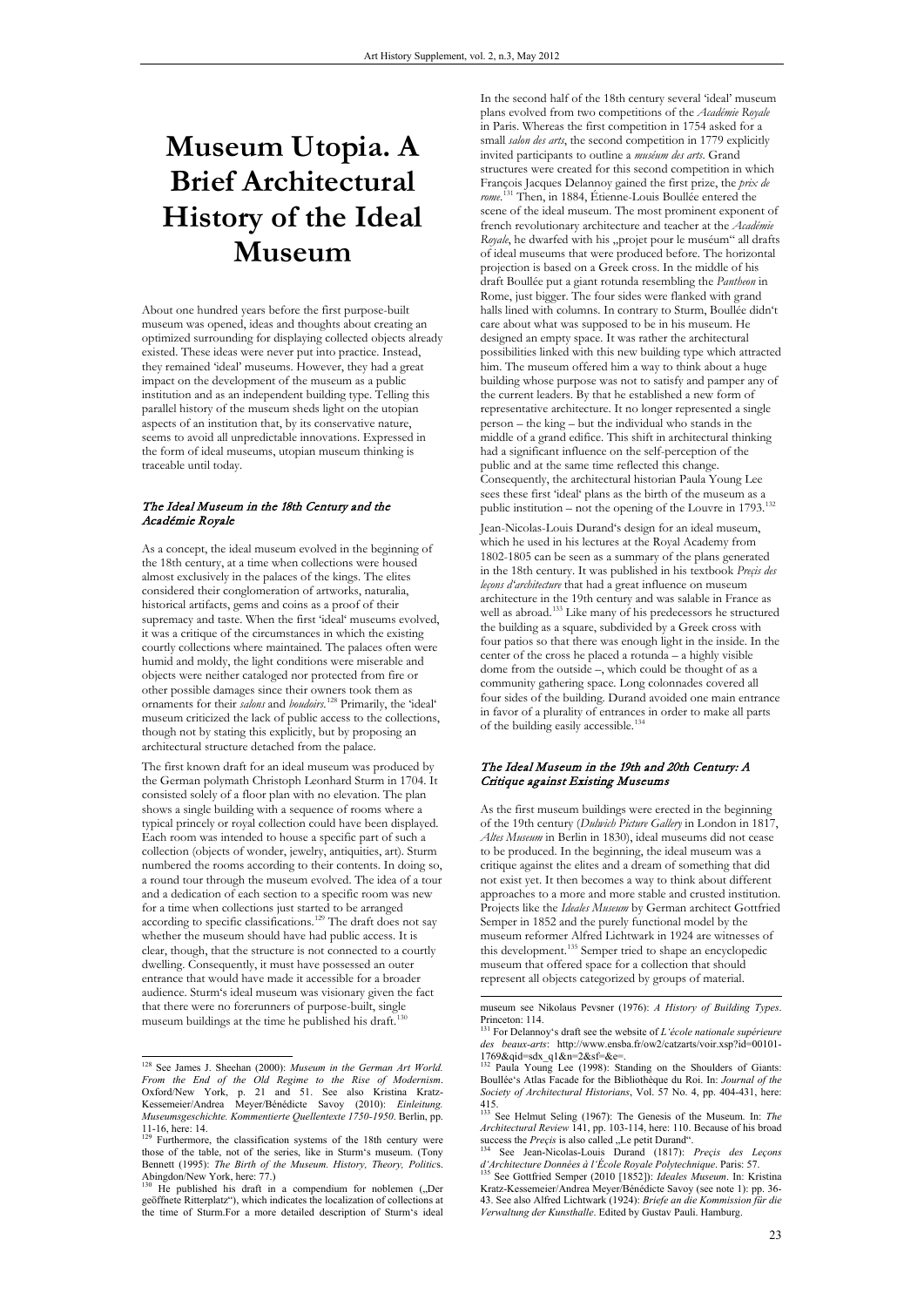Lichtwark criticized contemporary museum architecture as being far too trendy to serve the museum's purpose. It would inevitably interfere with the objects on display. Lichtwark's plan was to eliminate all conventional ornamentation from the façade to achieve a more or less neutral container for the exhibits – 15 years before international-style MoMA opened its gate and 50 years before the *white cube* debate reached its peak.

Then, in 1931, in his "musée à croissance illimitée" [museum of infinite growth] Le Corbusier focused on a different challenge of this rising institution. He presented an ideal concept for an art museum that faces the problem of continuing artistic production and acquisition of art, and consequently, a lack of space. Le Corbusier's ideal museum is made up of standardized elements. Its horizontal projection resembles a spiral. In theory his museum thus had the possibility of a cheap and easy extension by elongating the spiral. In practice nearly every wall had to be an exterior wall which would have made the design more costly. Moreover, there would have only been a one-way circuit along the spiral, a fact that made it inexpedient for exhibition design and uncomfortable for visitors. Considering these problems Le Corbusier reworked his sketch in 1939, adding openings into the walls and hence abandoning the standardization of the wall elements.<sup>1</sup>

After emigrating to the United States in 1937 the leader of the German *Bauhaus* movement Ludwig Mies van der Rohe plotted the plan for a *Museum für eine kleine Stadt* [museum for a small town], in which he criticized the connection of architecture and art to be numb.137 His ideal museum was built up of one single room to allow for utmost flexibility for displaying art in an environment where nothing distracted the visitor from the exhibits. In this one big room Mies also located staff and administration. The blending of visitors, art works and staff can be still seen as a revolutionary program. Mies' aim of his museum for a small city was to dispose of all barriers between art and life. The museum should serve the community as a meeting place for the cultural life in the city. The environment around the museum was projected to be a sculpture garden without enclosure. City and museum coalesced.

Beside the museum drafts done by architects, and beginning with Gustave Courbet's *Pavillon du Réalisme* as a rival side event of the International Exhibition in 1855, there is a tradition of artists who are creating ideal museums. As in the case of Courbet, most of the initiators of such projects were discontent with the modus operandi of the art market or with existing museum buildings. Some of them also wanted to offer a different view on the conjunction of contemporary artistic production and museums. Sometimes these concepts served as an extension of their own opus, like Marcel Duchamp's *boîte-en-valise* (first edition in 1941), a suitcase with reproductions of some of his art works to be carried and displayed anywhere.<sup>138</sup> On the other hand there are concepts like Georg Baselitz' *Bilderbude*, a highly reduced architectural structure for selected artist friends of his, planned to be mounted on the sixth *documenta* in 1977.

One of the most famous ideal museums is that of the Irish artist Brian O'Doherty: the *white cube*, published in 1976. The *white cube* still acts like a magic word in the discussion of museum building design. With his ideal museum O'Doherty described a platonic vision: "The ideal gallery subtracts from the artwork all cues that interfere with the fact that it is 'art'. The work is isolated from everything that would detract from its own evaluation of itself. […] Some of the sanctity of the church, the formality of the courtroom, the mystique of the experimental laboratory joins with chic design to produce a unique chamber of esthetics.<sup>"139</sup> This vision serves as starting point for a critical analysis of the museum world. O'Doherty was well aware that the "white wall's apparent neutrality is an illusion".140 With his ideal museum he tries to figure out ways of interaction between artist, art, and the museum, an interaction which in sum he says should be paradoxical and ironical. This conclusion derived from more or less zeroing one part of this interaction, the architecture of the museum.

A recent example of an ideal museum is "The Delirious Museum", outlined in the book of the same name by architect and museum consultant Calum Storrie in 2006. He describes his ideal museum as follows: "a place overlaid with levels of history, a multiplicity of situations, events and objects open to countless interpretations".141 Like Mies he did not want to draw a line between the museum and the surrounding city. He rather superposed the city with the museum. Like many of the ideal museums in the 18th century the draft of the *Delirious Museum* shows a central rotunda, but unlike all other projects Storrie's draft is characterized by a succession of extremely distinct rooms, partly quadrate, partly polygonal, partly round. Each room is fitted with specific works of art that are intended to reflect the processes of negotiation between the objects on display and the museum. Storrie's goal is not to replace the existing museum as an institution, but rather to bring "a new level of 'messy vitality' and 'richness of meaning' to the museum". Consequently the *Delirious Museum* "cannot be made; [...] it can only be brought into existence retroactively", which means in conclusion: "The architecture of this museum is neither here nor there.  $x^{142}$  In spite of his detailed descriptions of the ideal museum space, the place of this project is not fixed.

#### Virtual Museums: Ideal Gallery Spaces in the 21st **Century**

The 'placelessness' (*atopia*) of ideal museums is echoed in the rise of virtual museums in the late 1990s until today. Almost every real-life museum has its virtual representation on the internet. Some of them are making an extensive use of the new digital possibilities by creating an online access to their exhibits (also to those not on display) and curating digitalonly exhibitions.<sup>143</sup>

Quite similar to the competitions of the *Académie Royale* the Italian architecture platform *newitalianblood* 

(www.newitalianblood.com) launched an international call for tenders in 2001. With a first prize worth 10,000 Euro, the assignment was to find new solutions for exhibiting museum content on the Web: "The competition calls for a reconception of the traditional 'exhibition space' within our current sensibilities and technologies, and at the same time, calls for the design of new digital interfaces, online or offline, as effective alternatives to physical spaces."<sup>144</sup> The renowned jury consisted (amongst others) of Aaron Betsky, former

www.newitalianblood.com/competition/doc/brief-nib-kwArt.pdf

<sup>136</sup> See www.fondationlecorbusier.fr. Le Corbusier already experimented with the spiral in 1929 for his design of the "Mundaneum", a museum of the history of humanity in Geneva. Traces of his ideal museum are to be found in his *National Museum of Western Art* in Tokyo, completed in 1959. The extension of this museum, accomplished by one of his former apprentices in 1979, is not an elongation of the original building, though.

<sup>137</sup> See Ludwig Mies van der Rohe (1986 [1943]): Museum für eine kleine Stadt. In: Fritz Neumeyer: *Mies van der Rohe. Das kunstlose Wort – Gedanken zum Bauen*. Berlin, pp. 385-386.<br><sup>138</sup> Victoria Newhouse values Duchamp's project as an alternative

museum model since "the boîte, in fact, approximates all the museum's functions: validating objects that have been removed from their context and deprived of their intended role, preserving them and disseminating their abstracted meaning." (Victoria Newhouse (2006): *Towards a New Museum* (exp. ed.). New York: 105.) See also Dalia Judovitz (1995): *Unpacking Duchamp: Art in Transit*. Berkeley/Los Angeles/London.

<sup>&</sup>lt;sup>139</sup> Brian O'Doherty (1986 [1976]): *Inside the White Cube. The Ideology of the Gallery Space.* Berkeley/Los Angeles/London: 14.

*Ideology Ideology 14.* Bergeley. Berkeley, *The Delirious Museum. A Journey from the Louvre to Las Vegas.* New York: 2.

<sup>&</sup>lt;sup>142</sup> Ibid.: 3 and 64. *Louvre* enables a search of many of its art works on display and in storage (www.louvre.fr/moteur-de-rechercheoeuvres). In October 2010, the *New Museum of Contemporary Art* curated the exhibition "Free" that was shown exclusively on website of the museum, with some additional events in real life (www.newmuseum.org/free).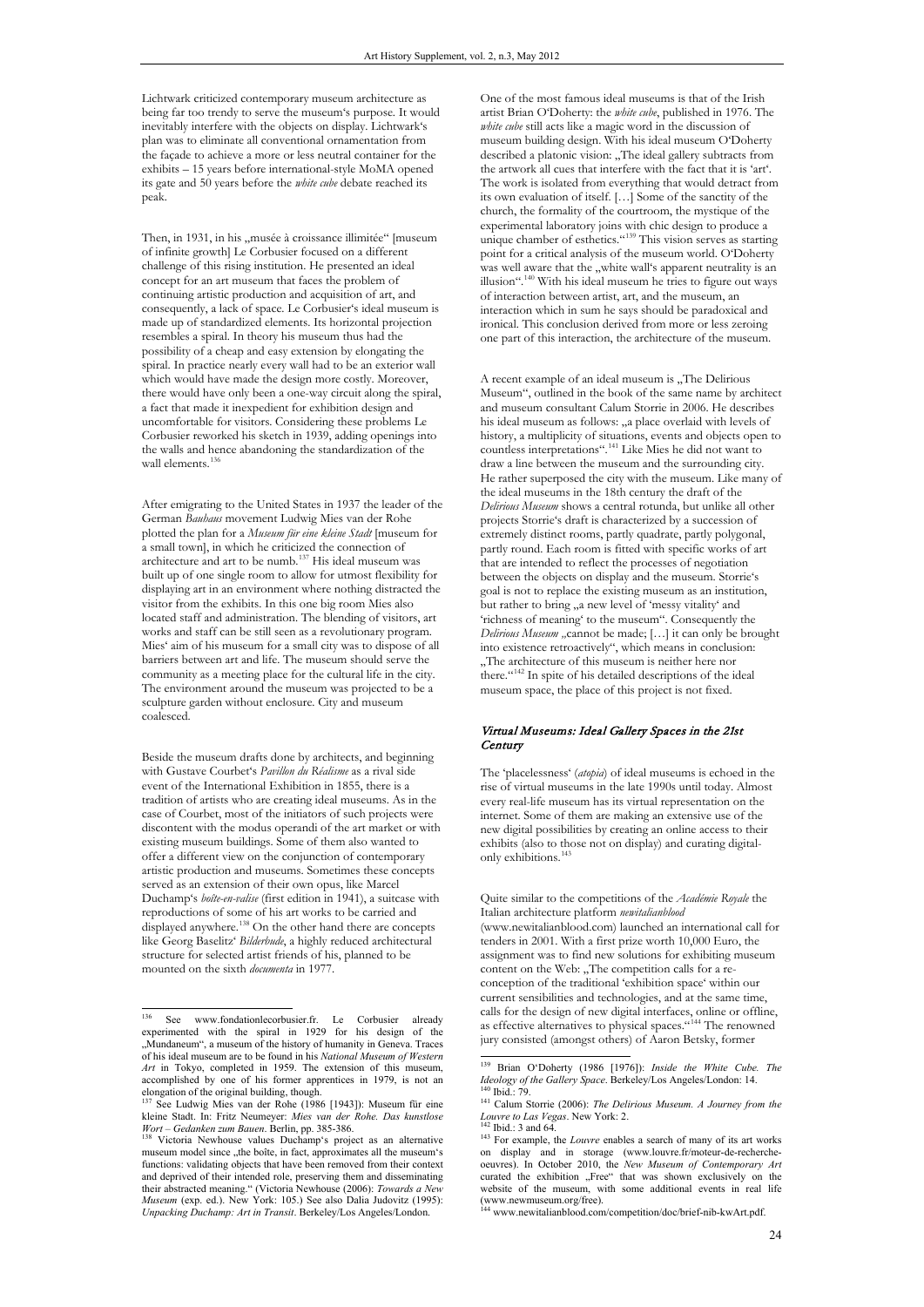director of the *Nederlands Architectuurinstituut*, Ben van Berkel, founder of the architecture office *UNStudio*, and Hani Rashid from *Asymptote Architects*, who, at the same time, was working on the *Guggenheim Virtual Museum*. The members of the jury as well as the number of entries (129 from 28 different countries) show the relevance of this kind of museological discourse, the more so as none of the entries was planned to actually go online.

With the history of Frank Lloyd Wrights *Guggenheim Museum*  as one of the first iconic museum structures in mind, the *Guggenheim Virtual Museum* claimed to be "the most important virtual building of the twenty-first century".<sup>145</sup> It should have been the overall virtual platform of all *Guggenheim* projects and branches, back then in SoHo, Las Vegas, Berlin, Bilbao, and Venice, with only the latter two locations still operating. Planned to be put online in 2002, like many other (real-life) expansion projects of the *Guggenheim Foundation*, it was never implemented. The *Guggenheim* website remained in a classical form, giving general information about the collections, exhibitions and events of the different museums. Nevertheless, the *Asymptote* project received a broad critical reception and fed the discourse on future developments of the virtual museum.

Sometimes, virtual museums are a substitute for actual museums, like in the case of the *Museum of Architecture* (www.archmuseum.org) that presents Turkish architectural heritage in two sections: the thematic exhibitions in the 'galleries', and an all accessible storage. The founder, Turkish architect Doğan Hasol, sees the virtual museum as a predecessor of a real-life museum. In contrast, the *Adobe Museum of Digital Media* (AMDM) can only exist in the virtual world, since all its exhibits are digitally produced. It opened in October 2010 in a virtual building designed by Italian architect Filippo Innocenti. Innocenti describes the planning process as follows: "creating something virtual wasn't that easy in the end, so we had to go back and try to see the museum as something more credible, more physical".147 With this characterization he summarizes the basic contradiction of virtual museums: the necessity of space to show objects in a way that is comprehensible for visitors on the one hand, and, on the other hand, the virtual world where 'space' in a traditional sense does not exist. Moreover, this project shows that virtual museum space can be as complex to handle as actual museum space is.

The AMDM represents a company. In contrast to other company museums this multinational does not exhibit its history or other facts about the firm, but rather uses the virtual museum as an instrument to demonstrate one of its products while showing its affinity to the world of artistic and scientific production. It is yet to be seen to what extent this extraordinary elaborate model of a virtual museum has an impact on other approaches, since it would not be the first time for the advertising industry to have an influence on the museum world – and vice versa.148 In any case, with their free access for all kinds of audiences (that possess an internet access) and their open storages virtual museums set an example for real-life museums which struggle to reach new audiences and to justify the bigger part of their collections being not on display but inaccessible in the storage.

Virtual museums challenge an institution that is defined by authenticity and by the aura of 'real' objects in 'actual'

space.<sup>149</sup> In this perspective they constitute a continuation of the ideal museum. Moreover, virtual museums emphasize space as a principal constituent of any thinking about museums in general. The drafts done by architects like Boullée, Semper, and Le Corbusier certainly used constructed space to express their ideas about the museum. However, so did artists like Duchamp and Baselitz. Also Storrie's *Delirious Museum* is geared to a built environment. And, similarly, the more elaborate variants of virtual museums like the *Guggenheim Virtual* and the AMDM still appointed architects to create spatial structures in which museum content is provided.

## The Museum as a Utopian Space

Even in the virtual museum, space – *topos* and *atopos* – remains a structural principle. One could even argue that the actual space of the museum and the imaginary space of the ideal and virtual projects are mutually dependent on each other. In the beginning, ideal museums pleaded for erecting public, purpose-built edifices for displaying objects that formerly were stored away in courtly dwellings. After the museum was established as an independent building type, the ideal projects turned against tendencies in the contemporary museum world in general and promoted to build museums which are more adequate to specific ideas or to specific exhibits. With the digital age, new forms of presenting objects arised and were tried to be implemented in the museum domain.

Except for some of the virtual projects, Duchamp's *boîte*, and Courbet's *Pavillon*, none of the ideal museums were realized. In fact, most of them weren't even intended to be realized. But almost all of the discussed projects have had and partly still have a great impact on the development of museum architecture. Traces of them can be found even in contemporary museum architecture: Boullées rotunda in the *Pinakothek der Moderne* in Munich or in Mario Botta's MART in Rovereto, Mies' coalescence of city and museum in the current discussion on accessibility, O'Doherty's *white cube* in the MoMA Taniguchi extension, in SANAA's *21st Century Museum of Contemporary Art* in Kanazawa, and many others. Ideal museums thus are here *and* there, are part of an imaginary as well as part of the 'real' world. They are in a state of permanent negotiation between both spheres, in other words: a utopia.

Each of the ideal museum concepts longs for something that is not there but – given the elaborate descriptions and drawings – without a question is worth striving for. Unbound, experimental, utopian thinking is not necessarily an intrinsic characteristic of the museum as an institution whose purpose (amongst others) is to preserve things and therefore to build up a more or less stable, formalized structure. Why then are those ideal, utopian concepts a constant companion of the museum in the different stages of its development?

What all ideal museums have in common is their independence to a specific location. The purely text-based ideal museums as well as the drawings do not show where they are meant to be erected. This is a fundamental component of a utopia as Michel Foucault defines it: "Utopias are sites with no real place. They are sites that have a general relation of direct or inverted analogy with the real space of Society. They present society itself in a perfected form, or else society turned upside down, but in any case these utopias are fundamentally unreal spaces."150 The lack of placing enables an analysis and a critique of society or the museum respectively. It enables an external perspective.

 <sup>145</sup> Written in the project description by *Asymptote Architects*: www.asymptote.net/art-objects-and-editions/guggenheim-virtual $museum$ 

<sup>&</sup>lt;sup>5</sup> Even the *Deutsche Guggenheim* in Berlin is planned to be shut down in the course of 2012.<br><sup>147</sup> Transliteration from the trailer "Making the Impossible":

http://adobemuseum.com/#/video/makingOf.

See e.g. Michelle Henning (2006): *Museums, Media and Cultural Theory*. Maidenhead/New York, pp. 32-33.

 <sup>149</sup> See e.g. Martin Hall, who refers to Walter Benjamin: Martin Hall (2006): The Reappearance of the Authentic. In: Ivan Karp et al. (ed.): *Museum Frictions. Public Cultures/Global Transformations*. Durham/London, pp. 70-101. See also Heiner Treinen (2007): Das Museumswesen: Fundus für den Zeitgeist. In: Ruairi O'Brien (ed.): *Das Museum im 21. Jahrhundert*. Dresden, pp. 27-40.<br><sup>150</sup> Michel Foucault (1986): Of Other Spaces. In: *Diacritics*, Vol. 16,

No. 1, pp. 22-27, here: 24.